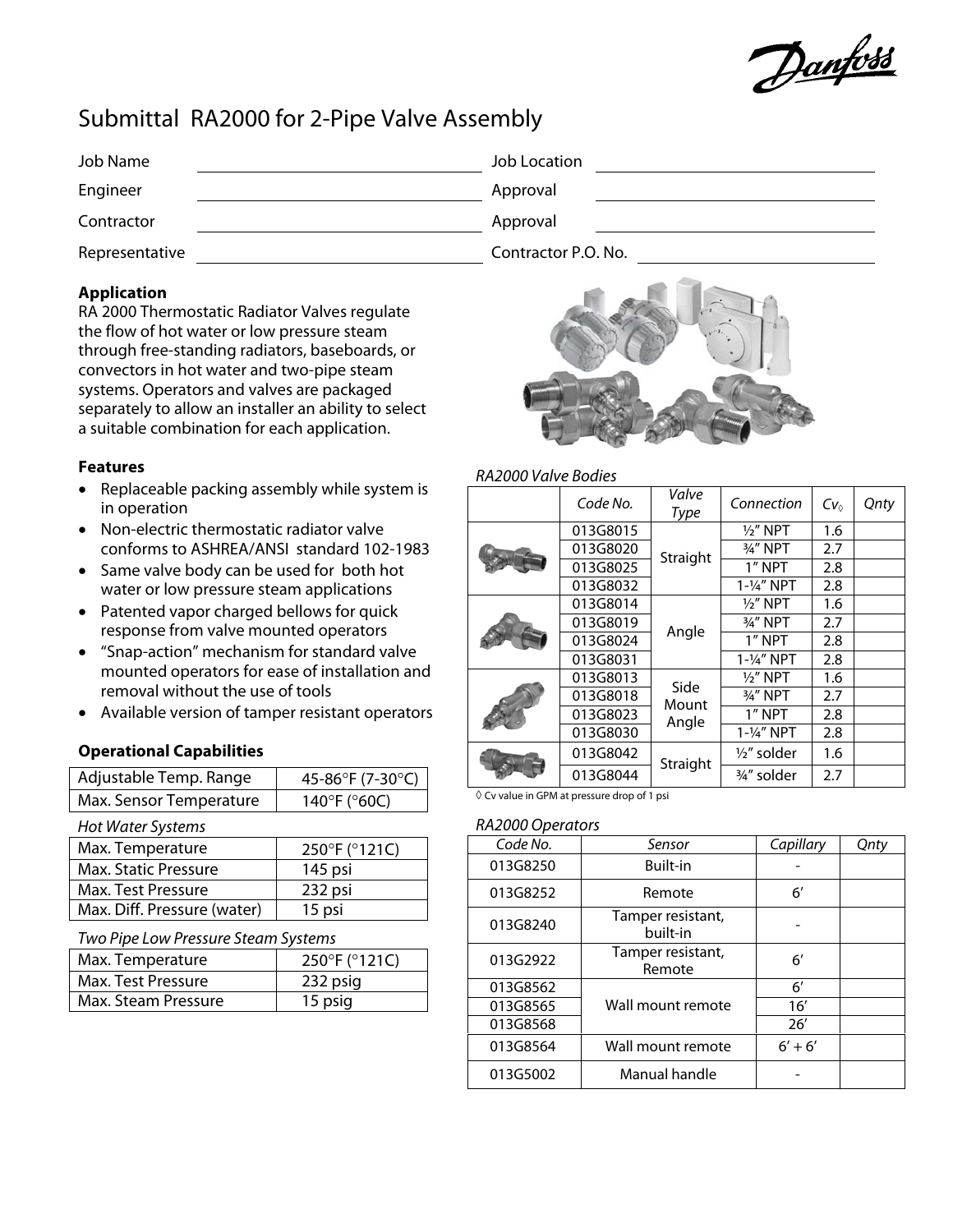Danfoss

## **Specification**

The thermostatic radiator valve assembly shall be selected to maintain room temperature within  $\pm 1^{\circ}$ F. The operator shall be of a bellows design with a vapor or liquid charge and shall be connected to the valve via a snap-on fast mounting system or secured by an Allen screw. The thermostatic operator shall be capable of temperature adjustment between 45° and 86°F (7 and 30°C) and be locked and limited by the use of limiting pins or internal mechanism.

 The valve shall be of nickel plated brass construction with a fully replaceable packing gland capable of replacement while the system is in operation. The valve disc shall be constructed of EPDM, capable of withstanding 250°F (121°C).

The thermostatic radiator valve shall be Danfoss or an approved equal.

#### **Construction**



|     |                      |                        | 4 |
|-----|----------------------|------------------------|---|
| 1.  | Operator             | ABS plastic            |   |
| 2.  | <b>Bellows</b>       | Vapor charged          |   |
| 3.  | Mounting base        | Plastic                |   |
| 4.  | Valve body           | Nickel plated brass    |   |
| 5.  | Union nut/Tail piece | Nickel plated brass    |   |
| 6.  | Valve disc           | <b>EPDM</b>            |   |
| 7.  | Valve spindle        | <b>Brass</b>           |   |
| 8.  | Pressure pin         | <b>Stainless Steel</b> |   |
| 9.  | Packing O-ring       | EPDM                   |   |
| 10. | Packing gland        | DRZ brass              |   |

#### **Temperature settings**



The numbers reflected on the dial (1-5) correlate to available temperature positions. The lowest setting (\*) provides frost protection and maintains the room temperature at approximately 45°F.

5

#### **Mounting of Operator**

013G8250 & 013G8252 Snap on attachment Rotation of the base retracts teeth allowing the operator to be pushed and mounted onto the valve

013G8240 & 013G2922 Allen key requirement Firmly seat the operator to the valve then tighten operator with an Allen key



Wall mounted versions Allen key requirement Firmly seat the remote operator to the valve then tighten remote operator with an Allen key



The valve mounted built-in thermostatic operator (013G8250) should not be installed in a vertical orientation. The result will cause the operator to close



prematurely. The operator should be installed in a horizontal position allowing proper air flow across the sensing element. If the operator is unable to be reoriented, a different thermostatic operator should be selected with a remote sensor.

#### **Limiting and Locking Operator Setting**

All RA2000 operators have the ability to limit or lock the temperature range or setting. For built-in style operators pins are inserted on the back of the operator, while wall mounted versions require the face plate to be removed and tabs located on the dial to be set.

## **Theft protection**

To prevent the removal of standard built-in operators (013G8250 and 013G8252) from the valve an optional anti-theft protection clip is inserted at the base of the operator.